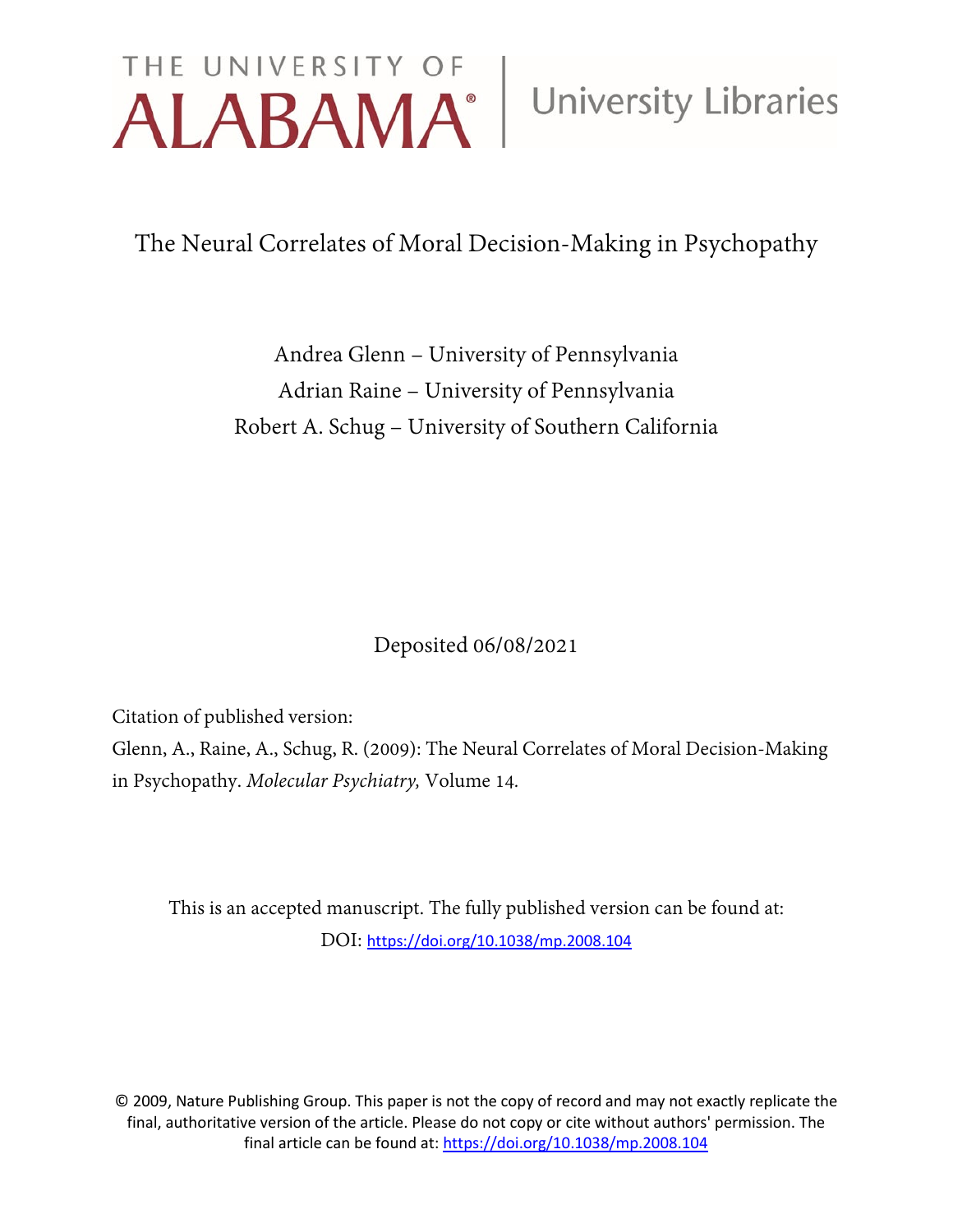Glenn, A.L., Raine, A., Schug, R.A. (2009). The neural correlates of moral decision-making in psychopathy. *Molecular Psychiatry, 14*, 5-6.

# **The neural correlates of moral decisionmaking in psychopathy**

Andrea L. Glenn<sup>1</sup>, Adrian Raine<sup>2</sup>, Robert A. Schug<sup>3</sup>

<sup>1</sup>Department of Psychology, University of Pennsylvania 2 Departments of Criminology, Psychiatry, and Psychology, University of Pennsylvania <sup>3</sup>Department of Psychology, University of Southern California

Neuroimaging studies have used classic moral dilemmas to identify the neural circuitry underlying moral decision-making in healthy individuals, but it is unknown how this circuit functions in immoral, psychopathic individuals. In this functional magnetic resonance imaging (fMRI) study, we find that more psychopathic individuals showed reduced activity in the amygdala during emotional moral decision-making, with particularly conning and manipulative individuals showing reduced activity in the *entire* moral neural circuit. These results provide initial evidence that psychopaths exhibit deficits in brain regions essential to moral judgment in normal individuals.

 $\mathcal{L}_\mathcal{L} = \{ \mathcal{L}_\mathcal{L} = \{ \mathcal{L}_\mathcal{L} = \{ \mathcal{L}_\mathcal{L} = \{ \mathcal{L}_\mathcal{L} = \{ \mathcal{L}_\mathcal{L} = \{ \mathcal{L}_\mathcal{L} = \{ \mathcal{L}_\mathcal{L} = \{ \mathcal{L}_\mathcal{L} = \{ \mathcal{L}_\mathcal{L} = \{ \mathcal{L}_\mathcal{L} = \{ \mathcal{L}_\mathcal{L} = \{ \mathcal{L}_\mathcal{L} = \{ \mathcal{L}_\mathcal{L} = \{ \mathcal{L}_\mathcal{$ 

Psychopathy is a personality disorder involving severe disruption in moral behavior accompanied by pronounced deficits in emotion. Emotion is argued to be a critical component of moral behavior<sup>1</sup>. Highly emotional moral dilemmas have been found to evoke activity in the amygdala, medial prefrontal cortex, posterior cingulate, and angular gyrus<sup>1,2</sup>. It has been hypothesized that persistent immoral behavior may result from deficiencies in some components of the moral neural circuit<sup>3</sup>. We implemented a twice-replicated fMRI task involving classic moral dilemmas<sup>1,2</sup> to examine the relationship between psychopathy and brain activity. We also examined whether four different factors of psychopathy (Fig. 1, middle) were differentially related to neural activation during moral decision-making.

Seventeen community participants with varying degrees of psychopathy (range:  $7.4 - 32$  on the 40-point Psychopathy Checklist-Revised<sup>4</sup>) made judgments about ten dilemmas of the following types during fMRI scanning in a 3T Siemens Trio scanner (TE = 30 ms, TR = 2 s, flip angle =  $80^\circ$ , FOV = 192 mm): (1) moral personal – emotionprovoking and involving salient harm to another individual (e.g. Should you smother your crying baby to save yourself and other townspeople hiding from terrorists who may be alerted by the sound?), (2) moral impersonal – less emotional (e.g. Should you keep the money you found in a lost wallet?), and (3) non-moral (e.g. Should you take the train or the bus?).<sup>1,2</sup> We used a second-level multiple regression model on individual activation maps (moral-personal > moralimpersonal) with psychopathy scores (total, factor) as a covariate of interest in SPM5 [\(http://www.fil.ion.ucl.ac.uk/spm/software/spm5/\)](http://www.sciencedirect.com/science?_ob=RedirectURL&_method=externObjLink&_locator=url&_cdi=6968&_plusSign=%2B&_targetURL=http%253A%252F%252Fwww.fil.ion.ucl.ac.uk%252Fspm%252Fsoftware%252Fspm5%252F), masking the analysis to regions-of-interest (5-mm-radius spheres) at previously reported coordinates<sup>2,4</sup> with a statistical threshold corrected for multiple comparisons ( $p$ <0.05, family-wise error).

Participants with higher psychopathy scores showed reduced activity specifically in the amygdala during emotional moral decision-making (Fig. 1, left). Furthermore, reduced amygdala activity was associated with each of the four factors of psychopathy. In addition to reduced activity in the amygdala, individuals scoring particularly high on the Interpersonal Factor, involving manipulation, conning, superficiality, and deceitfulness, exhibited reduced activity in each of the other regions (medial prefrontal cortex, posterior cingulate, angular gyrus) of the moral neural circuit (Fig. 1, right).

Findings demonstrate that amygdala functioning is disrupted during moral decision-making in psychopathy, and is evident in all features of psychopathy, suggesting that amygdala dysfunction may be a core deficit in psychopathy<sup>5</sup>. The amygdala is thought to respond to cues indicating distress in others, thus guiding individuals away from antisocial behavior<sup>5</sup>. Reduced amygdala functioning in more psychopathic individuals suggests reduced responsivity to the thought of causing harm to others when contemplating personal moral dilemmas. Without such amygdala activation, individuals may be undeterred from conning and manipulating others, predisposing to impulsive, irresponsible decisions and engaging in criminal behavior without feeling guilt or remorse.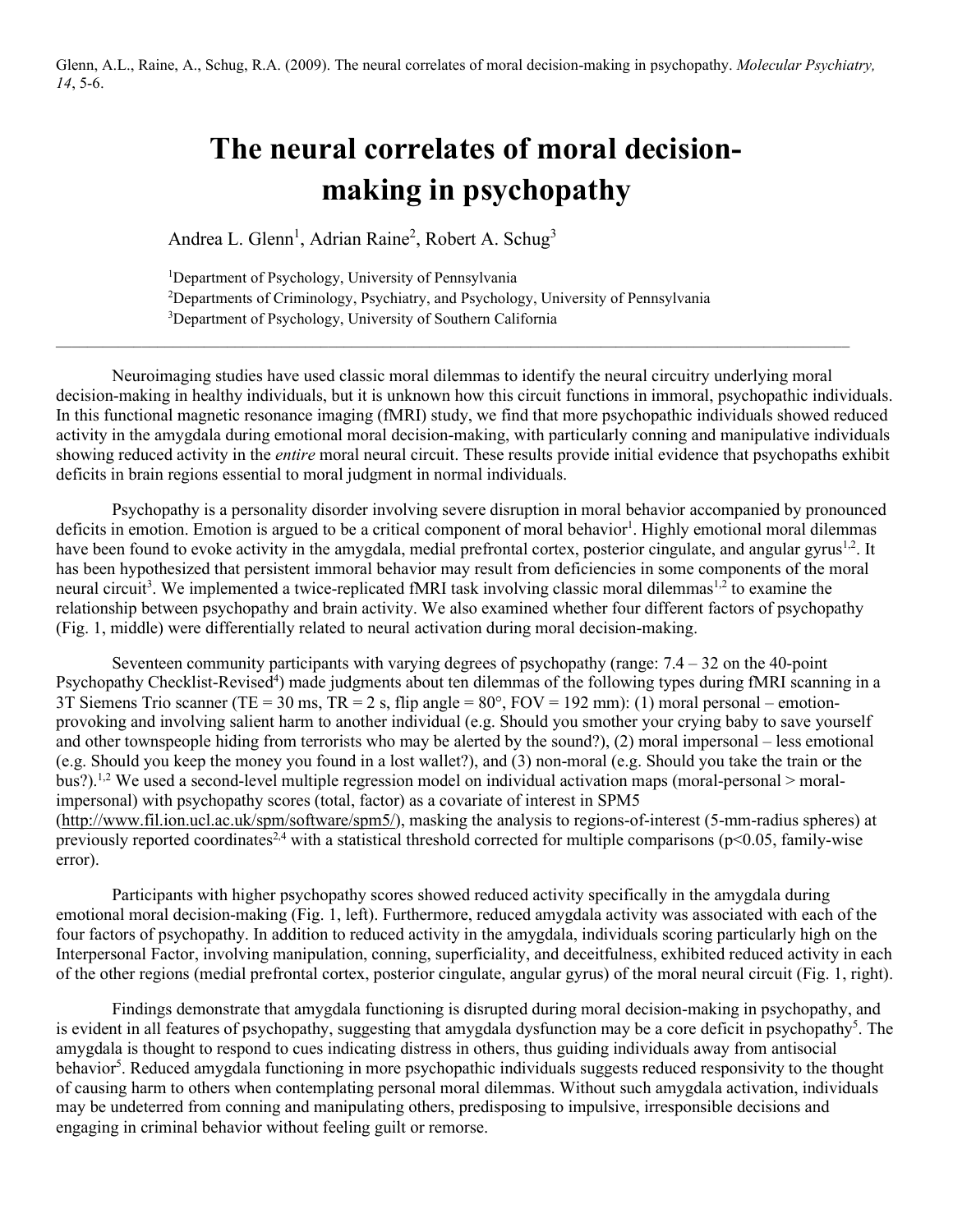

**Figure 1** Negative association between psychopathy and brain activity during emotional moral decision-making. (**Left**) Higher total psychopathy scores (and all factors of psychopathy) were associated with reduced left amygdala activity  $(-21, -10, -14; 98$  voxels,  $T =$ 3.32, p = .011, corrected). (**Middle**) Factors of psychopathy. (**Right**) The interpersonal factor was also associated with reduced activity in medial prefrontal cortex  $(-4, 60, 14; 98 \text{ voxels}, T = 2.67, p = .030,$  corrected), posterior cingulate  $(0, -66, 35; 14 \text{ voxels}, T =$ 2.01,  $p = .037$ , corrected), angular gyrus (56, -66, 24; 56 voxels, T = 2.50,  $p = .012$ , corrected). No positive associations were significant. Anatomical labels: AMG, amygdala; PCC, posterior cingulate; MPFC, medial prefrontal cortex; ANG, angular gyrus.

Reduced functioning in medial prefrontal cortex, posterior cingulate, and angular gyrus in individuals high on the Interpersonal Factor of psychopathy may indicate dysfunction of complex social processes important for interpersonal interactions central to behaving morally. These regions have been found to be involved in self-referential thinking, emotional perspective taking, recalling emotional experiences to guide behavior, and integrating emotion into social cognition<sup>3</sup>. Dysfunction in these regions suggests failure to consider how one's actions affect others, failure to consider the emotional perspective of the harmed other, or a failure to integrate emotion into decision-making processes. Such processes are important in determining the appropriateness of *using* someone to achieve a goal, which is central to personal moral dilemmas. Interestingly, particularly conning and manipulative individuals who callously *use* others to achieve goals show reduced functioning in these regions. Overall, findings suggest that reduced functioning in brain regions involved in the complex social process of moral decision-making may partly explain a complex social problem the psychopath.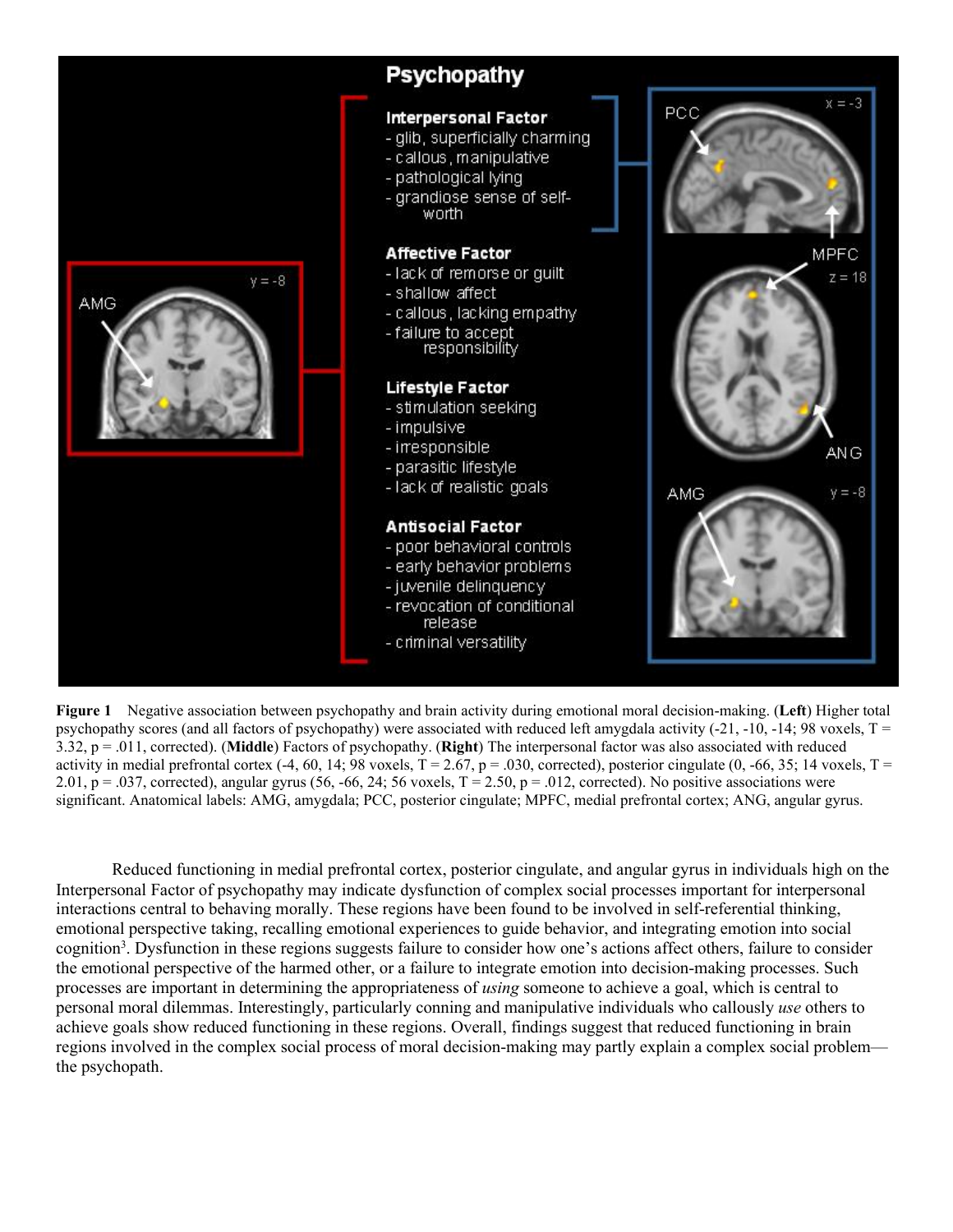### **References**

- 1 Greene, JD, Sommerville, RB, Nystrom, LE, Darley, JM, Cohen, J. *Science* 2001; **293:** 2105-2108.
- 2 Greene, JD, Nystrom, LE, Engell, AD, Darley, JM, Cohen, J. *Neuron* 2004; **44:** 389-400.
- 3 Raine, A, Yang, Y. *Soc Cogn Affect Neurosci* 2006; **1**: 203-213.
- 4 Hare, RD. *Hare Psychopathy Checklist—Revised (PCL-R): 2<sup>nd</sup> Edition.* 2003; Multi-Health Systems, Inc., Toronto.
- 5 Blair, RJ. *Trends Cogn Sci* 2007; **11:** 387-392.

# **SUPPLEMENTARY MATERIAL**

# **Supplementary Materials and Methods**

The following dilemmas used in the present study were selected from a larger set by Greene et al.<sup>S1</sup> Full text of the dilemmas is available at [http://www.sciencemag.org/cgi/content/full/sci;293/5537/2105/DC1.](http://www.sciencemag.org/cgi/content/full/sci;293/5537/2105/DC1)

Moral-Personal: Euthanasia Transplant Footbridge Smother for dollars Crying Baby Hired Rapist Infanticide Preventing the Spread Modified Bomb Sacrifice Moral-Impersonal: Vaccine Policy Standard Fumes Sculpture Speedboat Resume Taxes Stock Tip

Illegal Lunch

Lost Wallet